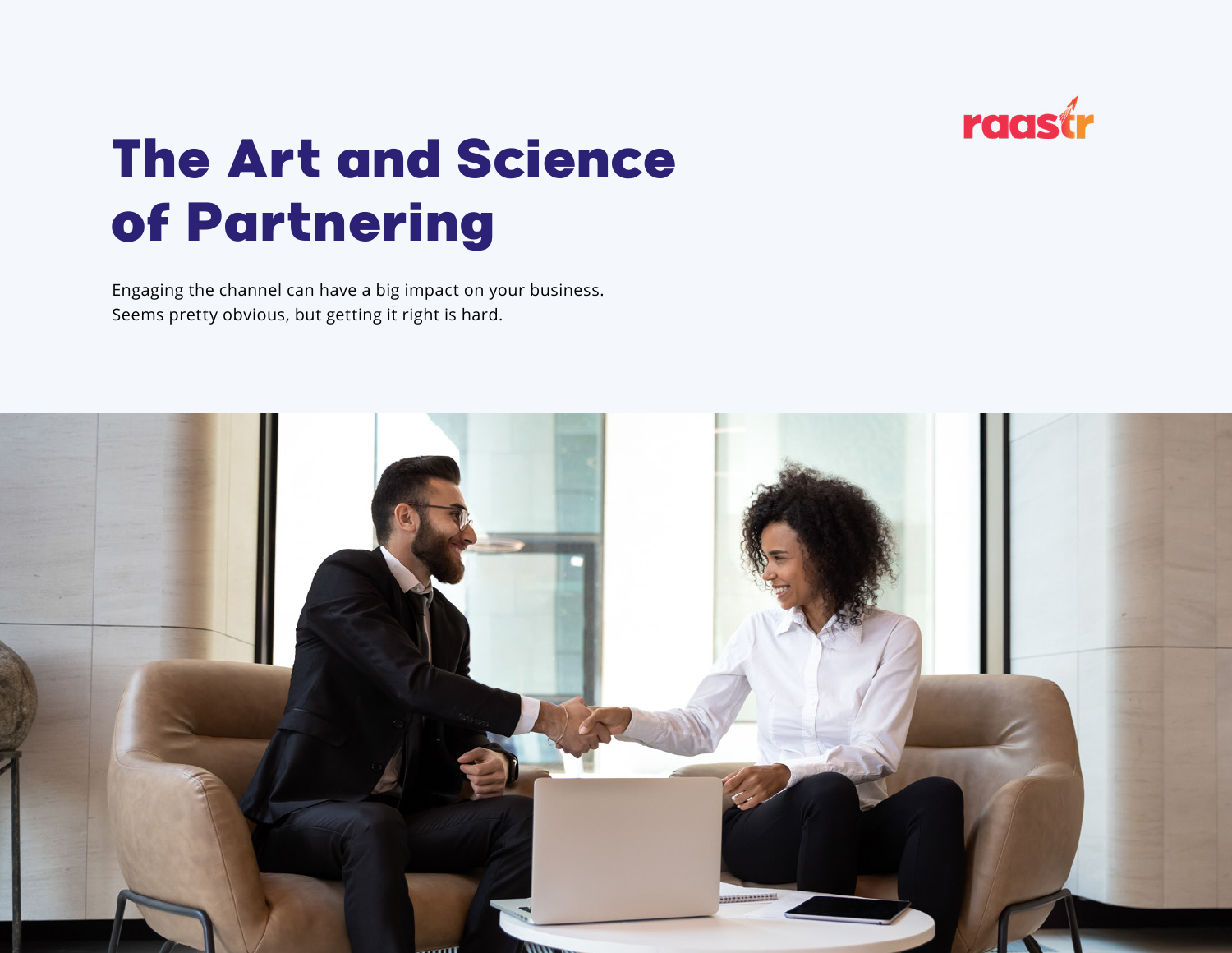

# Table of Contents

| 6  |
|----|
|    |
|    |
| 9  |
| 10 |
| 11 |
|    |
|    |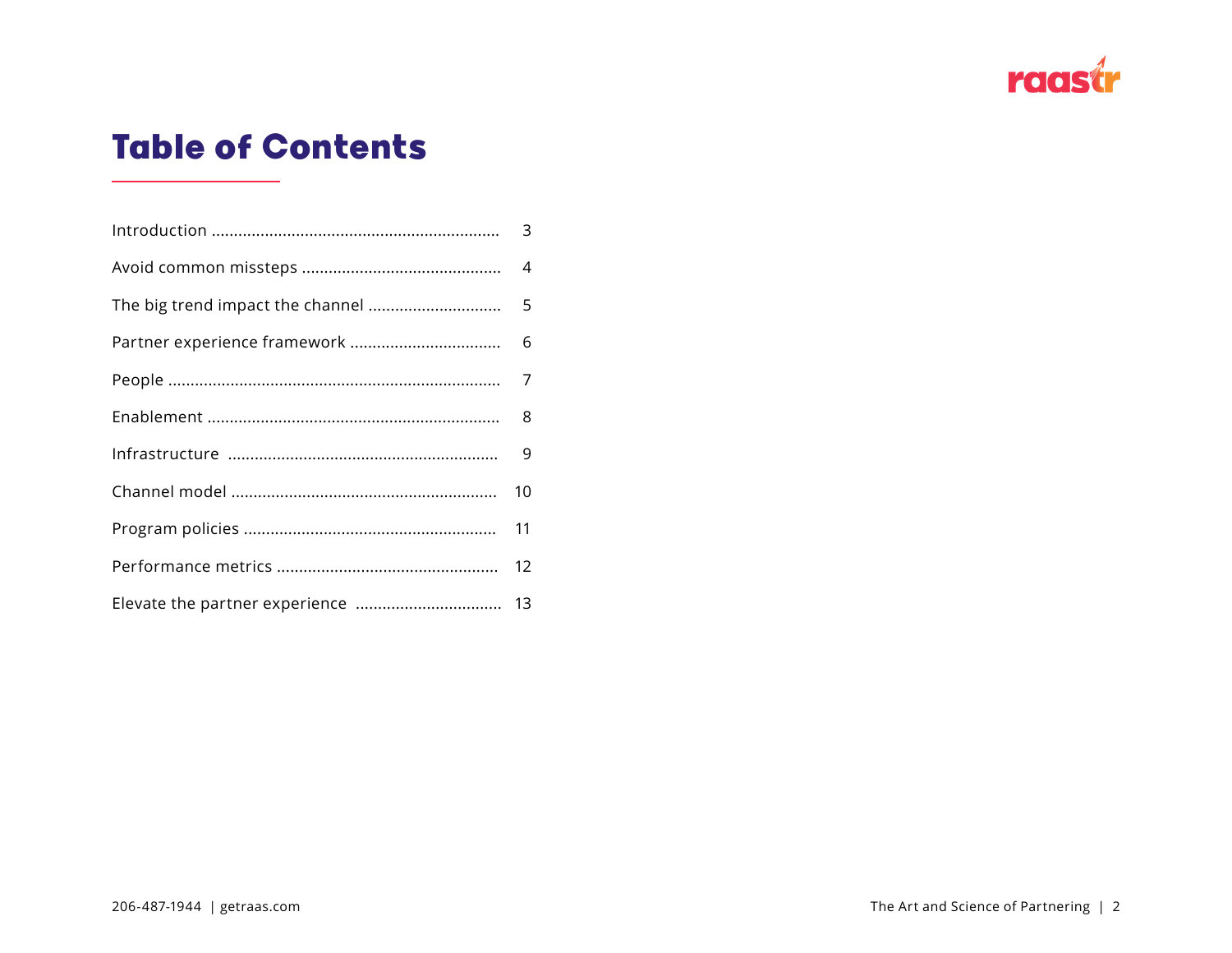

### <span id="page-2-0"></span>Introduction

The data is clear: channel partners are more important than ever to a vendors' revenue stream, market access, and customer satisfaction.

For vendors, elevating the partner experience is critical for revenue growth. How vendors design and execute partner experiences will improve partner satisfaction, reduce partner churn, and increase sales.

#### **Why us?**

We bring an uncommon perspective to channel-led selling. We are specialists in what matters most: optimizing the buyer experience. Our approach is rooted in the belief that vendors who transform the partner experience will create a sustainable competitive advantage.

How do we do it?

Our channel partner strategists think in terms of creating pull, not push. Our sales specialists understand that partners want to make money, get treated fairly, and benefit from access to resources.

This whitepaper shares our angle on what it takes to win with channel partners.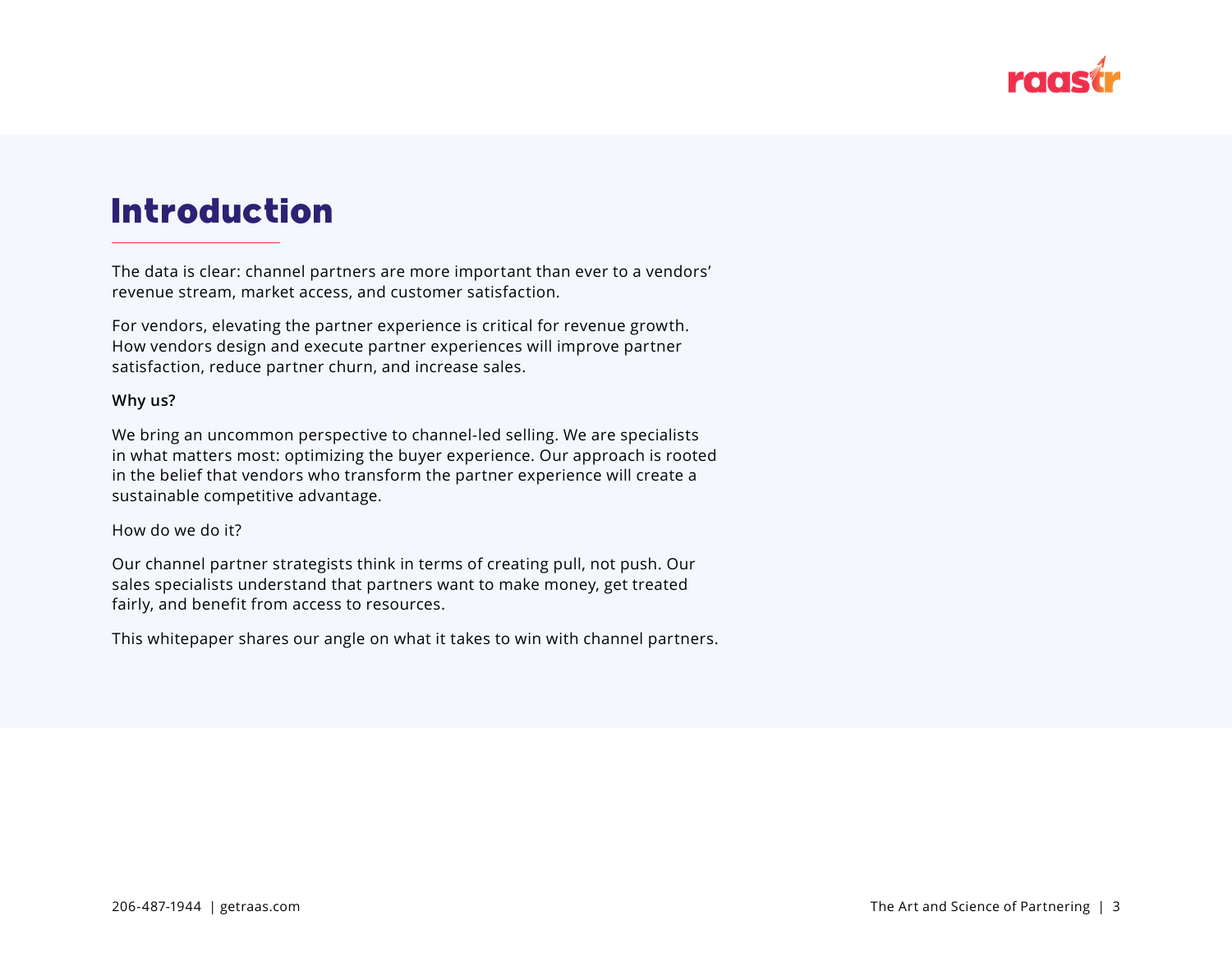

# <span id="page-3-0"></span>Avoid common missteps.

Let's start with feedback you may have heard from channel partners. Do one or more of these statements sound familiar?

- Frequent changes are an inconvenience at best, and a nightmare at worst: staffing changes, re-organization, stop-start interaction, and channel conflict.
- Your partner program is atypical and complicated. It needs to be easier to engage and measure.
- There is too much focus on the vendor solution and not enough emphasis on solving the customer problem more broadly.
- Vendors say they embrace and support partners; in reality, they just want to reach customers or don't understand how to embrace a partner program.
- Vendors think they will have unfettered access to your sales teams. All they need to do is hold a training webinar with your teams and the accounts will just roll right in.

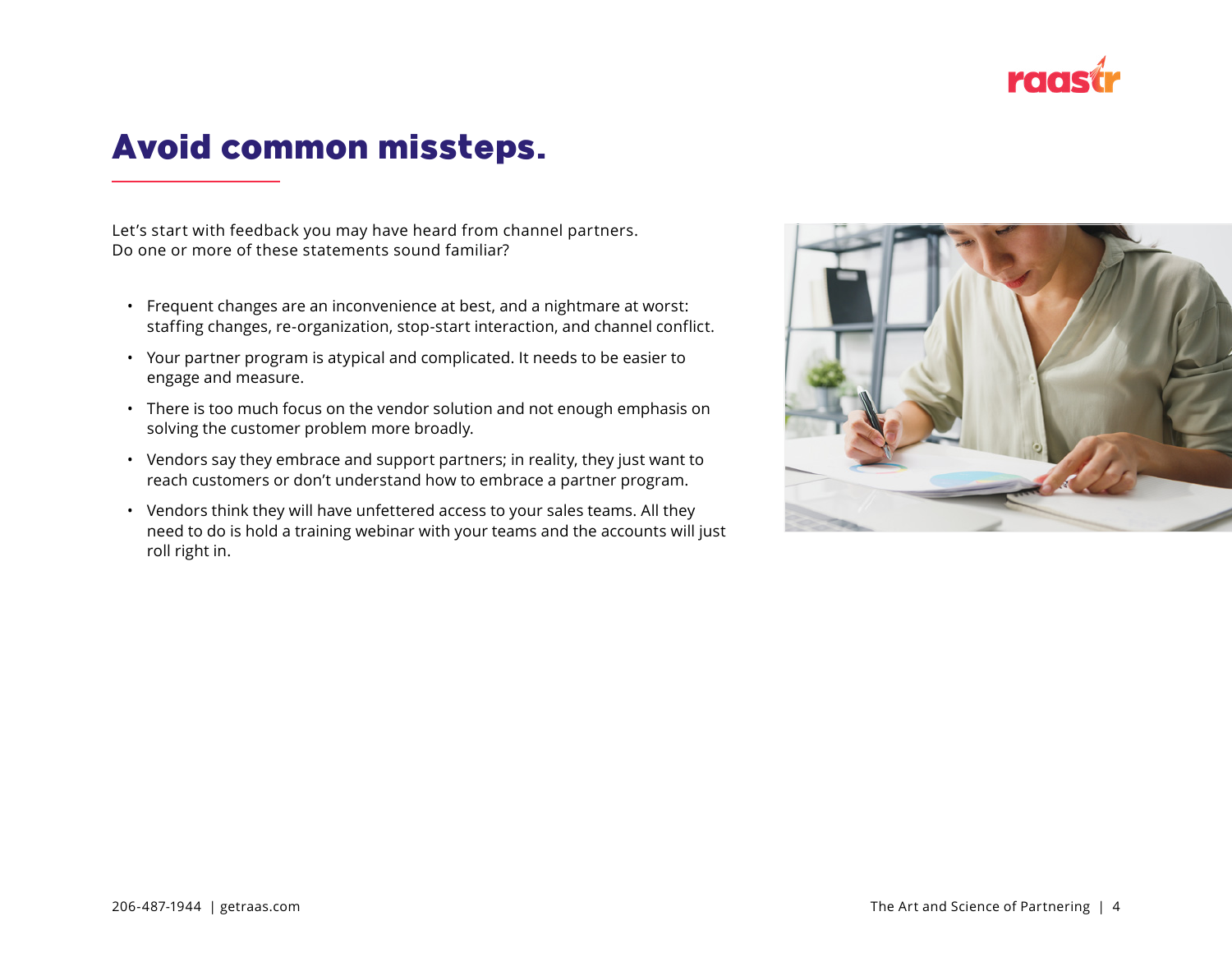

# <span id="page-4-0"></span>The big trend impacting the Channel.

We see power shifting from vendor to partner. End customers are asking for full solutions to business needs.

For example, end customers want a rich ecommerce experience for their buyers, not just credit card processing. Customers are moving from investing in technologies or product sets to expecting quantifiable business outcomes, such as higher conversion rates and ROI.

So that we're on the same page, partners are the folks who design, develop, and deliver solutions to end customers. Often these are created from a variety of vendor products and services. Since partners are delivering these solutions, they are often accountable for the results.

The partner owns the relationship with the customer, and the customer considers the channel partner a trusted advisor.

All this is to say providing an excellent partner experience is more important than ever.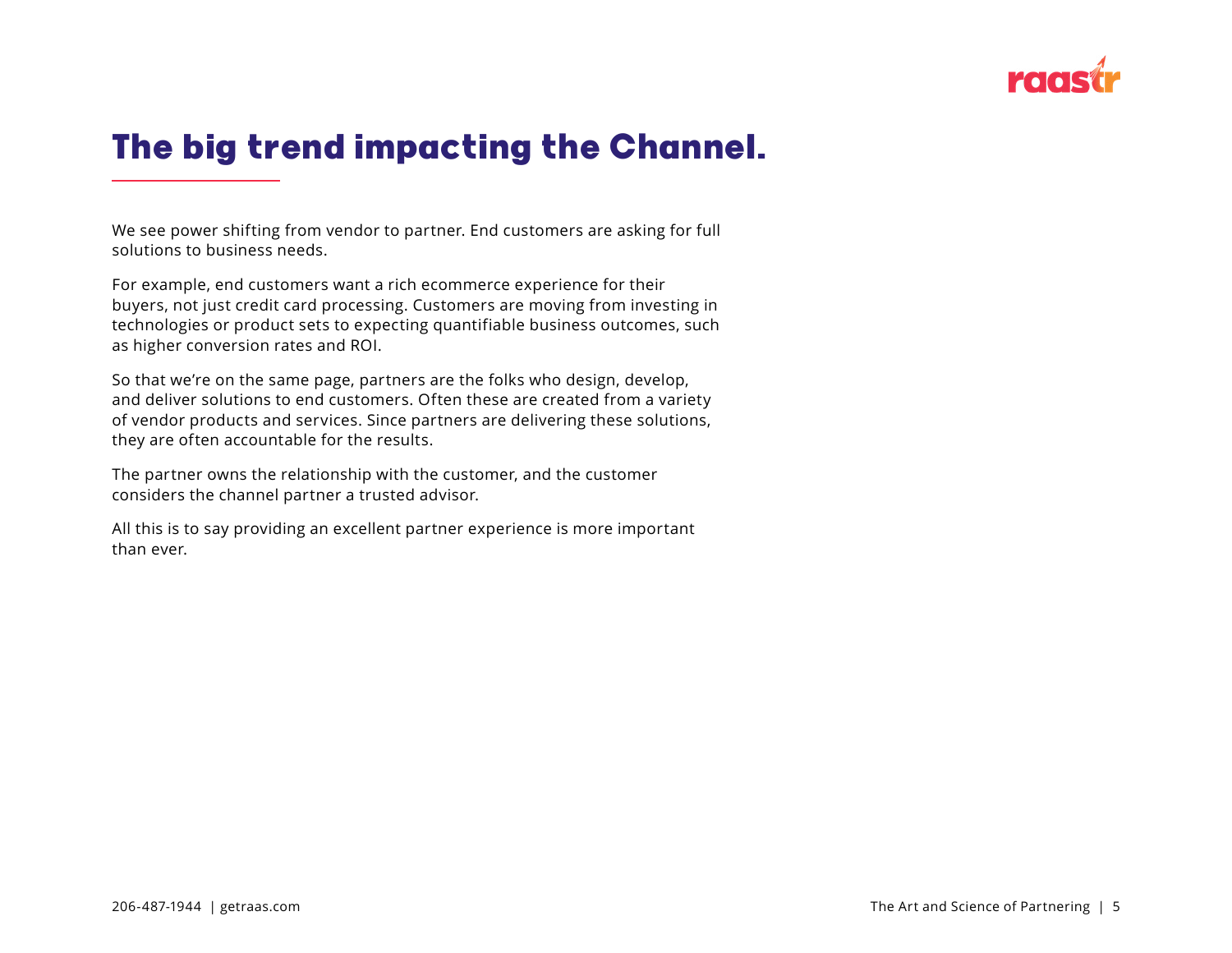

# <span id="page-5-0"></span>Partner experience framework.

Partner experience drives partner engagement. The better the experience, the better the engagement, which drives sales, market reach, and customer satisfaction.

Originating from our expertise in buyer experience, we have identified six critical success factors that drive partner experience:

- 1. People
- 2. Enablement
- 3. Infrastructure
- 4. Channel model
- 5. Program policies
- 6. Performance metrics

Do you know what is important to your partners?

Do you know if your company provides a good partner experience?

Are you measuring it?

Do you even know the factors to measure?

Let's take a look.

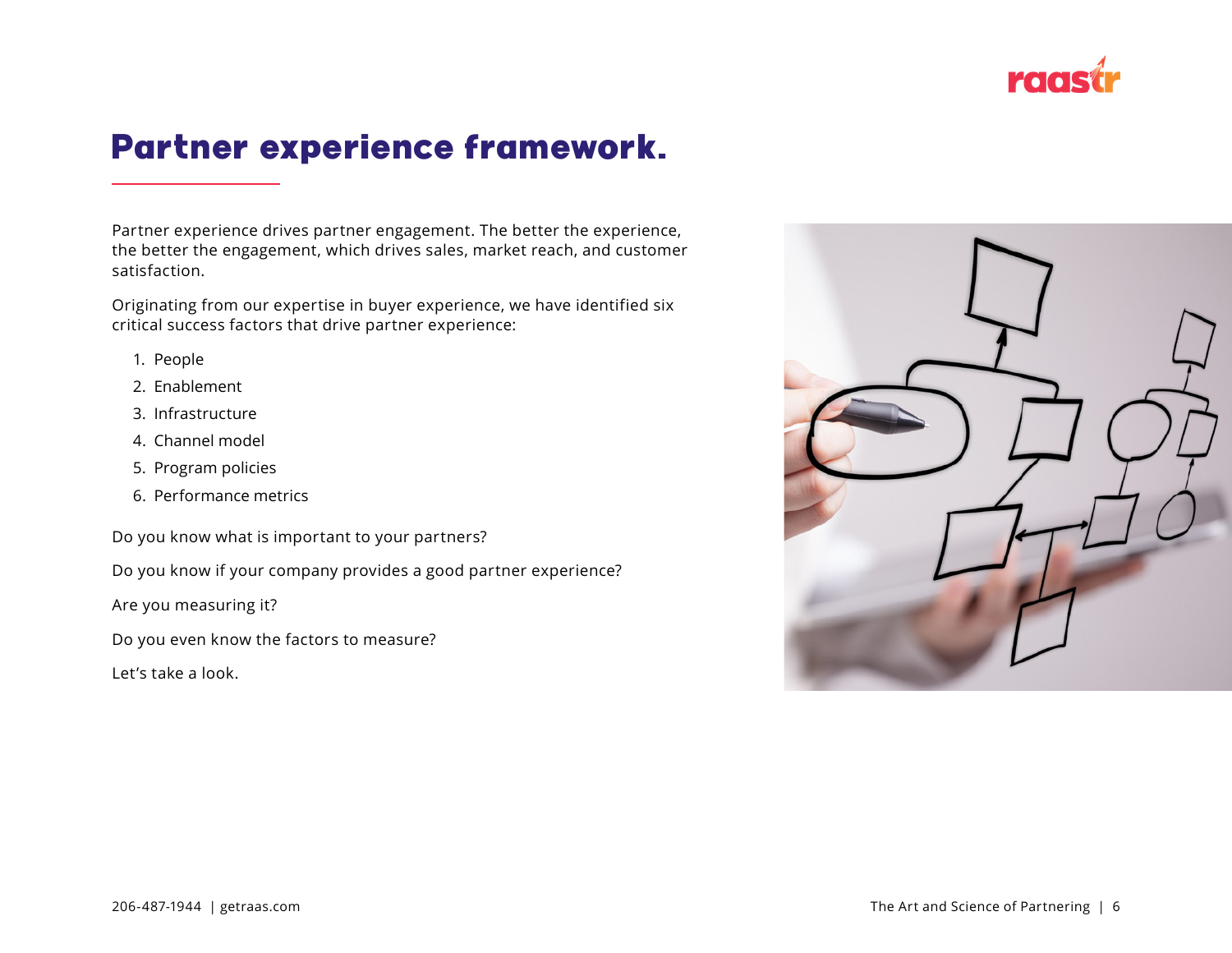

### <span id="page-6-0"></span>People.

Above all else, partners want prioritized access to the vendor's support teams. This highlights a trend that has been happening for years: partners need resources, tools, and materials to be successful with service offerings.

Unfortunately, few vendors provide direct access to specialized partner support resources.

This creates roadblocks for how quickly a partner can respond to their customer. Making partners work through the first-line support questions, or worse, through their Partner Account Manager (PAM), slows response time and thus undermines customer satisfaction with the entire process/solution.

You can elevate the partner experience by providing dedicated support resources assigned to the partner. Create a virtual team between the partner technical teams and your support resources so that each knows the other's capabilities, experience, and strengths.

#### **And don't forget two other important factors critical to the partner experience.**

The first is the Partner Account Manager, or Channel Account Manager. Overlooked when things are going well and blamed when things go sideways, the role of the Partner Account Manager is no longer an entry-level role. The role is essential to partner success and growth.

The second critical factor is the alignment with the sales team on partner deals.

Why? Because so much of the partner experience with a vendor happens at the field level. Potential friction comes from the compensation structure for field sales teams. Assess how their compensation models impact behaviors with channel partners.



*"Partners want direct access to vendor specialized sales and support resources."*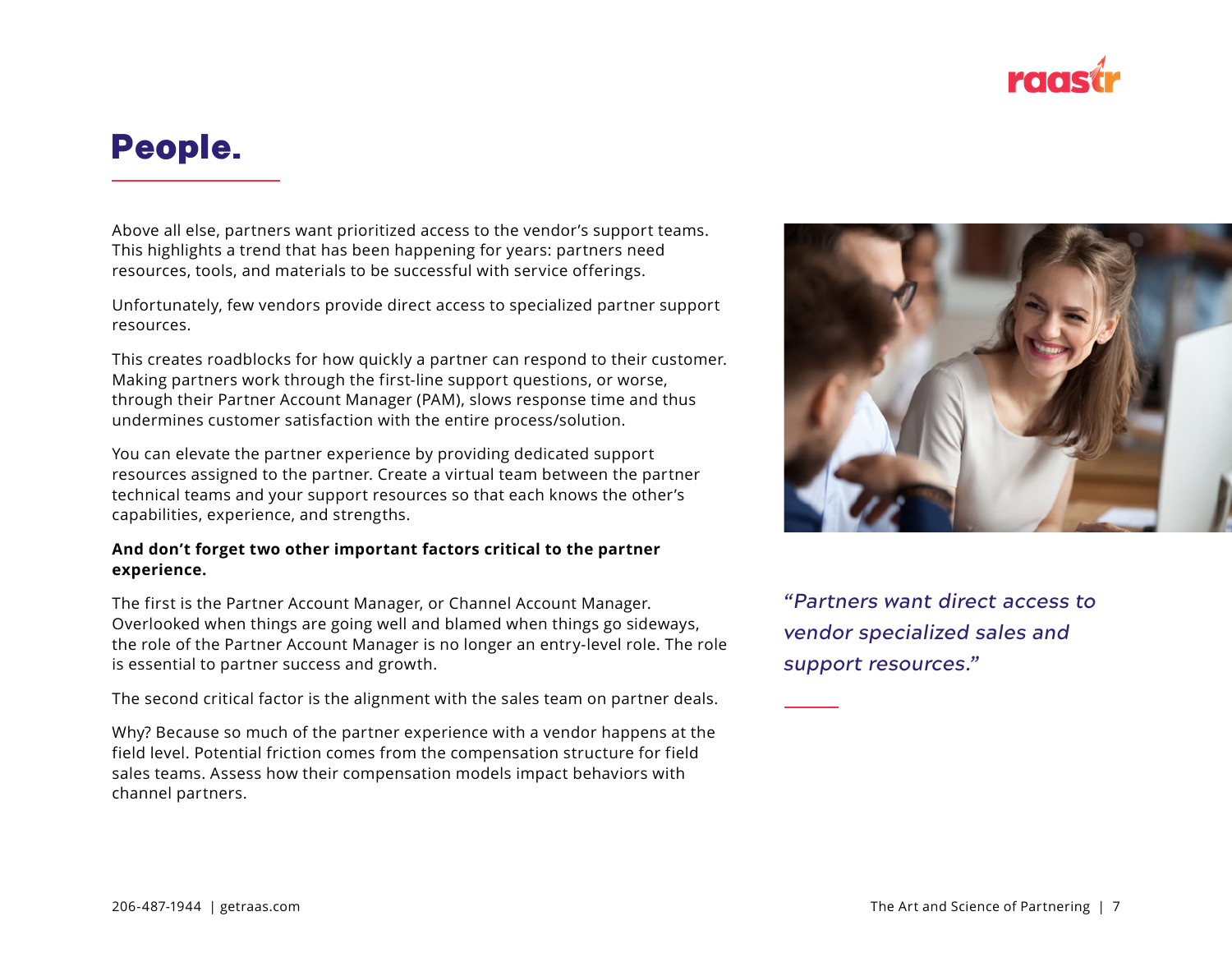

### <span id="page-7-0"></span>Enablement.

How you enable partners has a huge effect on their experience with you, their engagement in selling your solutions, and their profitability… and yours too!

We're often asked by our clients how to better enable partners for success. Considering the desired access to services and support people in the last section, our view shouldn't surprise you: post-sales services enablement outranks everything else.

Together with services training, partners value access to the methodologies and tools to effectively perform services. Vendors can increase the experience and engagement with their products by helping partners become successful and profitable with services. Keep in mind that partners make significantly more margin from professional services than they do from reselling products.

Lastly, you only get one chance to make a good first impression. That first impression is on-boarding. Vendors, ignore this at your peril. Partners cannot successfully sell your products as part of a full solution addressing customer needs if they haven't gone through the onboarding process.

While it hasn't been demoted to footnote status, certification has become a lower-tier priority. Partners are not enthusiastic about chasing the badge that comes with a rigorous testing and evaluation process if they can't win more deals or charge more.



*"You only get one chance to make a good first impression – and it starts with on-boarding."*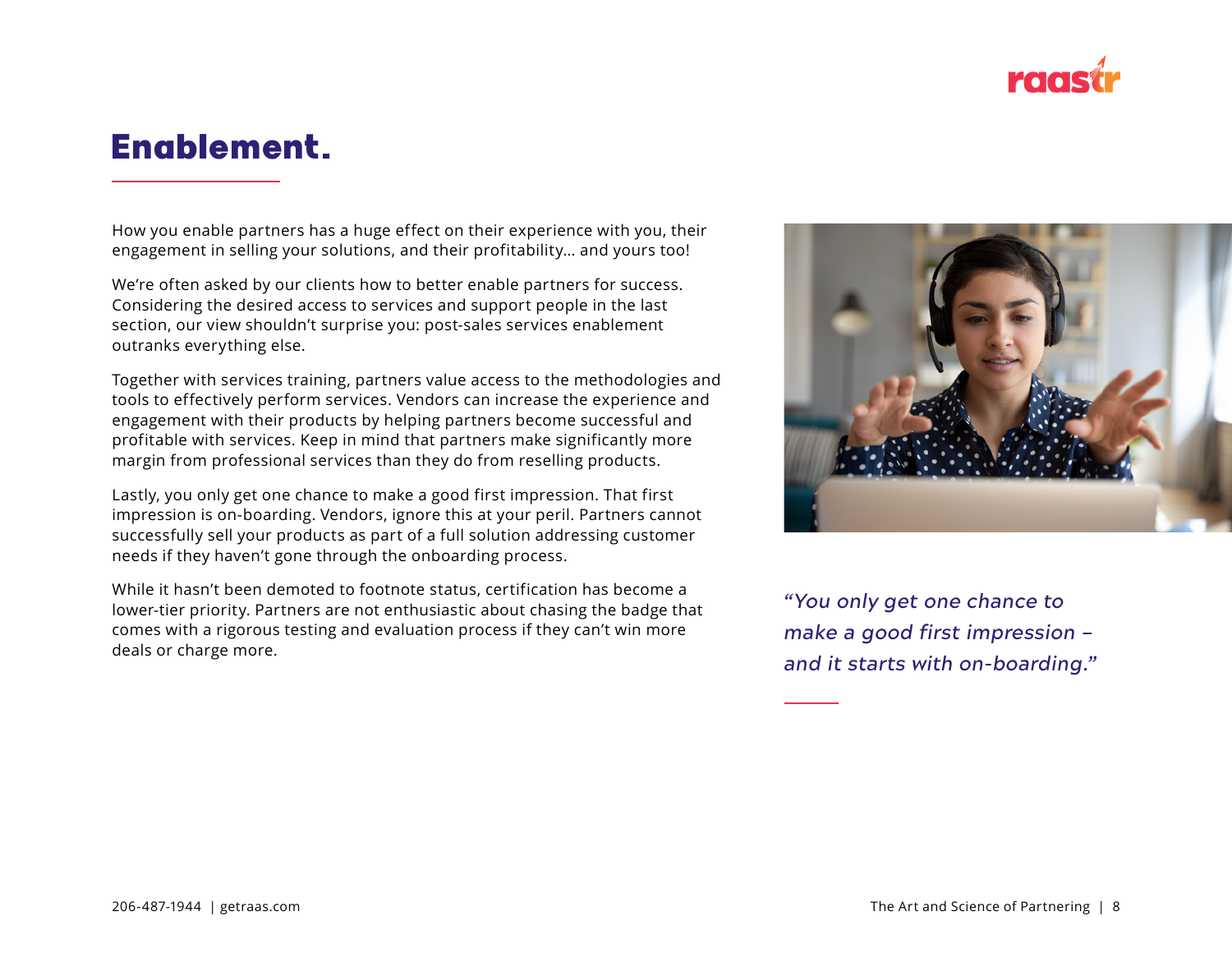

### <span id="page-8-0"></span>Infrastructure.

It sounds geeky, but having a partner automation system and all the systems tied together with a single sign-on tops our list.

The reason why is these systems provide access to the tools, materials, and people they need to be successful with your products.

This makes life easier for partners. Partners carry an average of 20 product lines. That's 20 portals to log into. Quick and easy online access to tools, materials, and people scores big points for partner experience.

Access should be at the user level, not the partner company. This is better for you in security, reporting, and support.

Dashboards are a winner too. Partners want to check their own performance.

Rounding out infrastructure are communications, feedback, and automated recommendations. The frequency of communications is important. Partners love telling vendors what's wrong.

We recommend an easy feedback button for open-text submissions and regular mini-surveys built into your PRM systems. We're seeing success with vendors implementing systems that make recommendations.

For example, for partners that look like you, we've seen if you take these actions, then your revenues will grow this percent in 12 months.

We see great efficiencies in partner enablement and collaboration by automating all the program elements like materials and messaging, registration and lead management, access support, partner enrollment management and track training and certification.

*"The well-conceived application of technology can make daily interaction easy for partners."*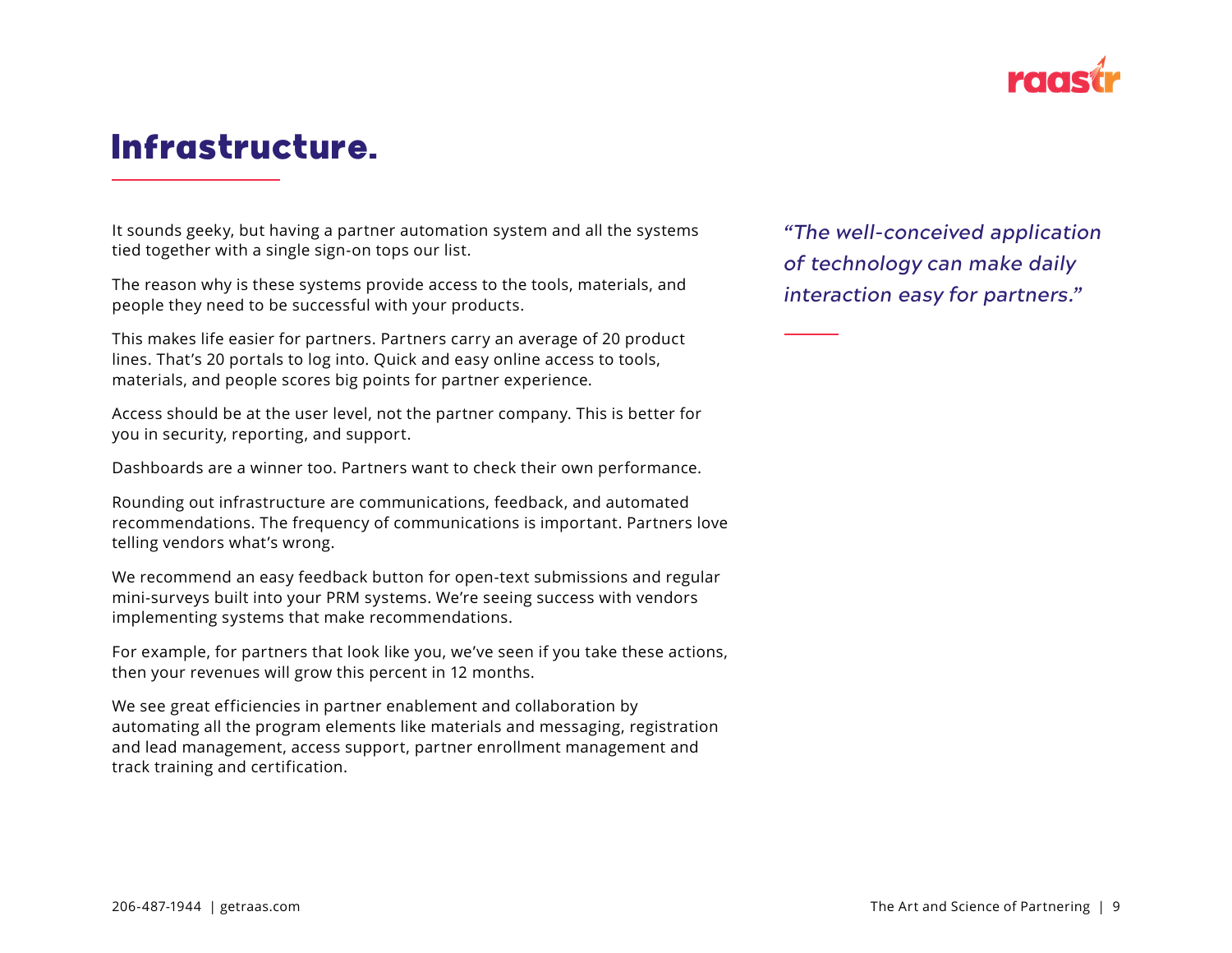

# <span id="page-9-0"></span>Channel model.

A channel model consists of many elements: partner segmentation and profile, transactional relationships, partner sales and influence potential, and the engagement model.

The partner experience is at its best when it aligns with their business model. Since most solution providers have some portion of their revenues and margins coming from at least two, if not three different engagement models, working with a flexible vendor is important.

To learn more about what makes different partners tick, read the article, [Harnessing the Power of Channels](https://www.getraas.com/sales-channels/).



*"There are many sales channels, each with their own characteristics and leverage."*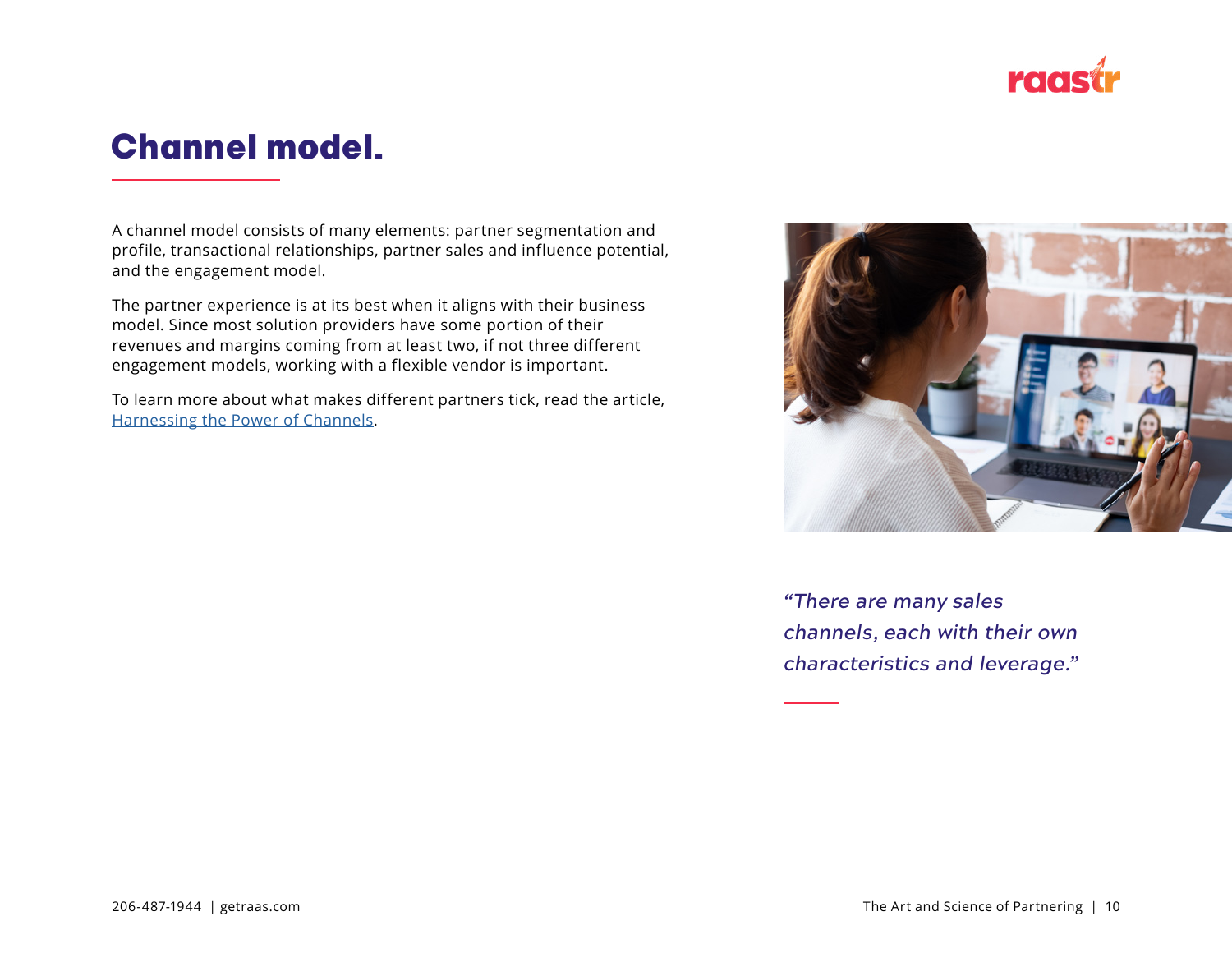

## <span id="page-10-0"></span>Program policies.

Program policies have less effect on partner experience than many think. It's not that these are unimportant. They are mostly transparent to partners.

As we've highlighted throughout this paper, services and support programs are critical to partner experience.

Deal registration and co-marketing are important to partner experience, but if a vendor has good policies in place, the specifics don't significantly change their experience.

Partners are adaptable and can live within the vendor's program structure if policies are clearly communicated and consistently executed. This connects back to the people, enablement and infrastructure pillars.

We expected the vendor policies of directly communicating or transacting with the customer to be stronger factors in partner experience. However, these are not big issues when supported by good coordination and collaboration facilitated through PRM systems.

When we asked the partners what program elements – other than margin – they care most about, the answers were technical support, customer service, and pre-sales technical support. Quality leads are always in the mix too.

*"Despite perceptions, the impact of policies on partner experience is less than you think."*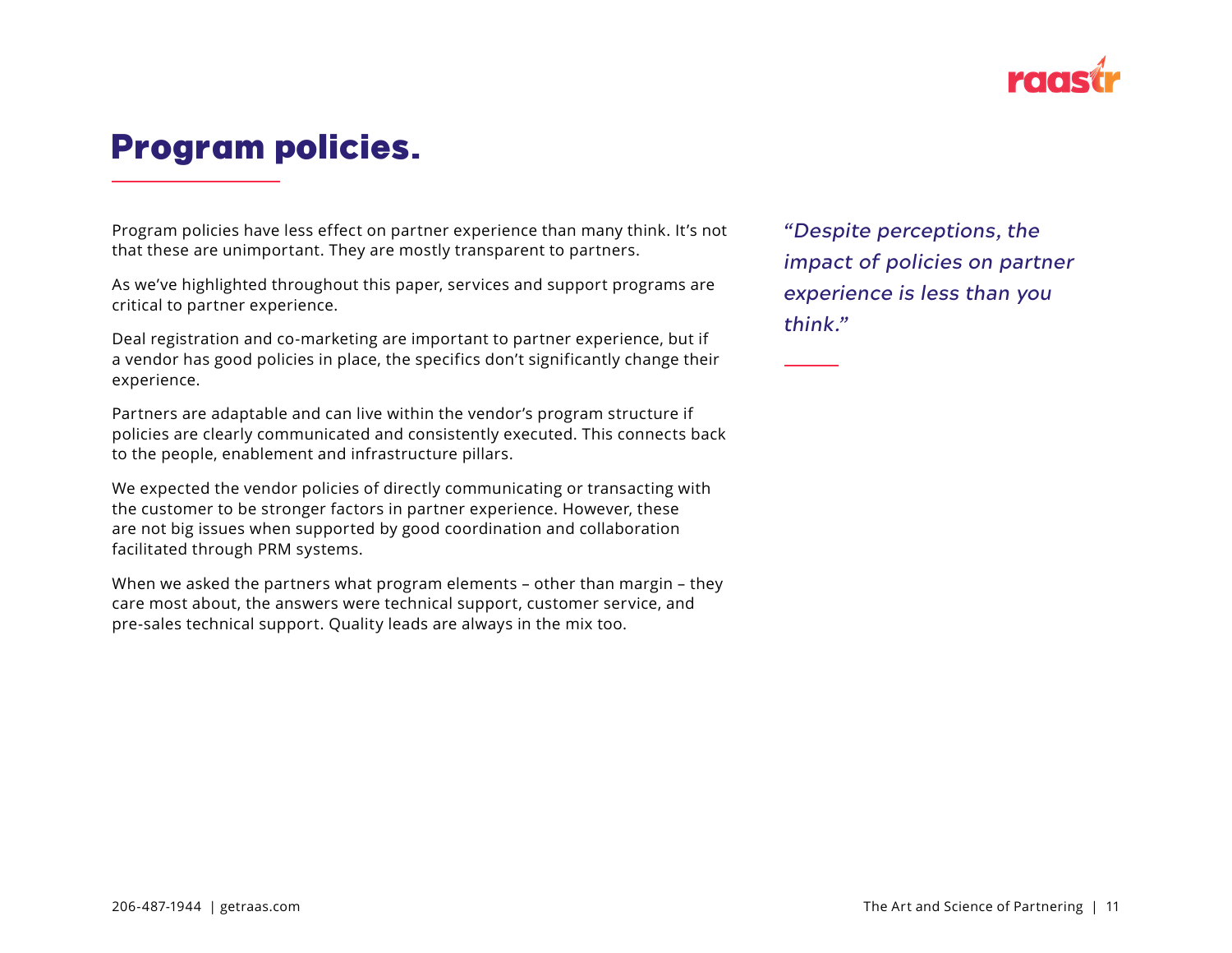

### <span id="page-11-0"></span>Performance metrics.

Vendors and partners need metrics to gauge improvement. Everyone likes to know whether they're doing well.

Measurement of end customer satisfaction is understandable. But, few vendors regularly measure customers' satisfaction with partners. These vendors are trusting partners to accurately and effectively market, sell, install, and support end customers with their products in the mix.

What if partners are doing it wrong?

Customers usually blame the vendor's product, not the partner's implementation. We believe it is the partners' responsibility to make customers happy. Since not all partners are created equal, measure and verify.

It's a similar result for the vendors who measure their partner's experience: few measure it with a customer satisfaction study.

Partner profitability is measured a bit more rigorously, but not always. If you don't do this now, it's worth prioritizing.

A few vendors employ a total partner experience study. This looks not only at program elements, but processes and people as well. This is a 360-degree view of a partner's interactions with the vendor. We expect this to be big.



*"Looking ahead, we expect vendors will start to measure the total partner experience."*